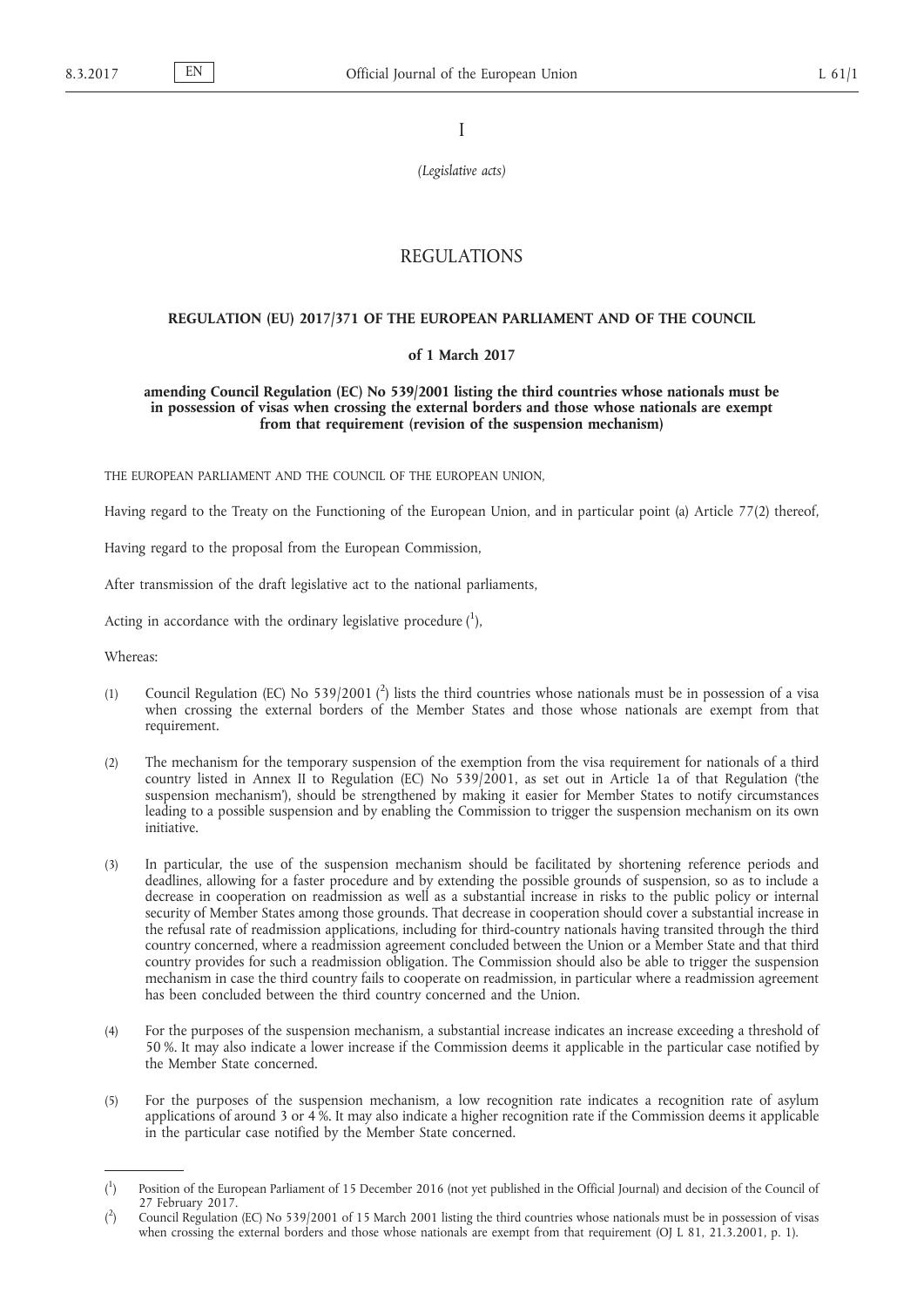- (6) It is necessary to avoid and counter any abuse of the visa exemption where it leads to an increase in migratory pressure, resulting from, for example, an increase in unfounded asylum applications, also when leading to unfounded applications for residence permits.
- (7) With a view to ensuring that the specific requirements which are based on Article 1 and which were used to assess the appropriateness of a visa exemption, granted as a result of a successful conclusion of a visa liberalisation dialogue, continue to be fulfilled over time, the Commission should monitor the situation in the third countries concerned. The Commission should pay particular attention to the situation of human rights in the third countries concerned.
- (8) The Commission should report regularly to the European Parliament and the Council, at least once a year, for a period of seven years after the entry into force of visa liberalisation for that third country, and thereafter when the Commission considers it necessary, or upon request by the European Parliament or the Council.
- (9) The Commission should, before taking any decision to temporarily suspend the visa exemption for nationals of a third country, take into account the situation of human rights in that third country and the possible consequences of a suspension of the visa exemption for that situation.
- (10) In order to ensure the efficient application of the suspension mechanism and in particular where an urgent response is needed in order to resolve the difficulties faced by at least one Member State, and taking into account the overall impact of the emergency situation on the Union as a whole, implementing powers should be conferred on the Commission. Those powers should be exercised in accordance with Regulation (EU) No 182/2011 of the European Parliament and of the Council ( $^1$ ). The examination procedure should be used for the adoption of such implementing acts.
- (11) The suspension of the exemption from the visa requirement by an implementing act should cover certain categories of nationals of the third country concerned, by reference to the relevant types of travel documents and, where appropriate, to additional criteria, such as persons travelling for the first time to the territory of the Member States. The implementing act should determine the categories of nationals to which the suspension should apply, taking into account the specific circumstances notified by one or several Member States or reported by the Commission and the principle of proportionality.
- (12) In order to ensure the adequate involvement of the European Parliament and of the Council in the implementation of the suspension mechanism, given the politically sensitive nature of a suspension of an exemption from the visa requirement for all nationals of a third country listed in Annex II to Regulation (EC) No 539/2001 and its horizontal implications for the Member States and the Union itself, in particular for their external relations and for the overall functioning of the Schengen area, the power to adopt acts in accordance with Article 290 of the Treaty on the Functioning of the European Union should be delegated to the Commission in respect of the temporary suspension of the exemption of the visa requirement for the nationals of the third countries concerned. It is of particular importance that the Commission carry out appropriate consultations during its preparatory work, including at expert level, and that those consultations be conducted in accordance with the principles laid down in the Interinstitutional Agreement of 13 April 2016 on Better Law-Making ( 2 ). In particular, to ensure equal participation in the preparation of delegated acts, the European Parliament and the Council receive all documents at the same time as Member States' experts, and their experts systematically have access to meetings of Commission expert groups dealing with the preparation of delegated acts.
- (13) This Regulation constitutes a development of the provisions of the Schengen *acquis* in which the United Kingdom does not take part, in accordance with Council Decision 2000/365/EC (3); the United Kingdom is therefore not taking part in the adoption of this Regulation and is not bound by it or subject to its application.
- (14) This Regulation constitutes a development of the provisions of the Schengen *acquis* in which Ireland does not take part, in accordance with Council Decision 2002/192/EC (<sup>4</sup>); Ireland is therefore not taking part in the adoption of this Regulation and is not bound by it or subject to its application.

 $($ <sup>1</sup> ) Regulation (EU) No 182/2011 of the European Parliament and of the Council, of 16 February 2011, laying down the rules and general principles concerning mechanisms for control by Member States of the Commission's exercise of implementing powers (OJ L 55, 28.2.2011, p. 13).

<sup>(</sup> 2 ) OJ L 123, 12.5.2016, p. 1.

 $\zeta^3$ ) Council Decision 2000/365/EC of 29 May 2000 concerning the request of the United Kingdom of Great Britain and Northern Ireland to take part in some of the provisions of the Schengen *acquis* (OJ L 131, 1.6.2000, p. 43).

 $($ <sup>4</sup> ) Council Decision 2002/192/EC of 28 February 2002 concerning Ireland's request to take part in some of the provisions of the Schengen *acquis* (OJ L 64, 7.3.2002, p. 20).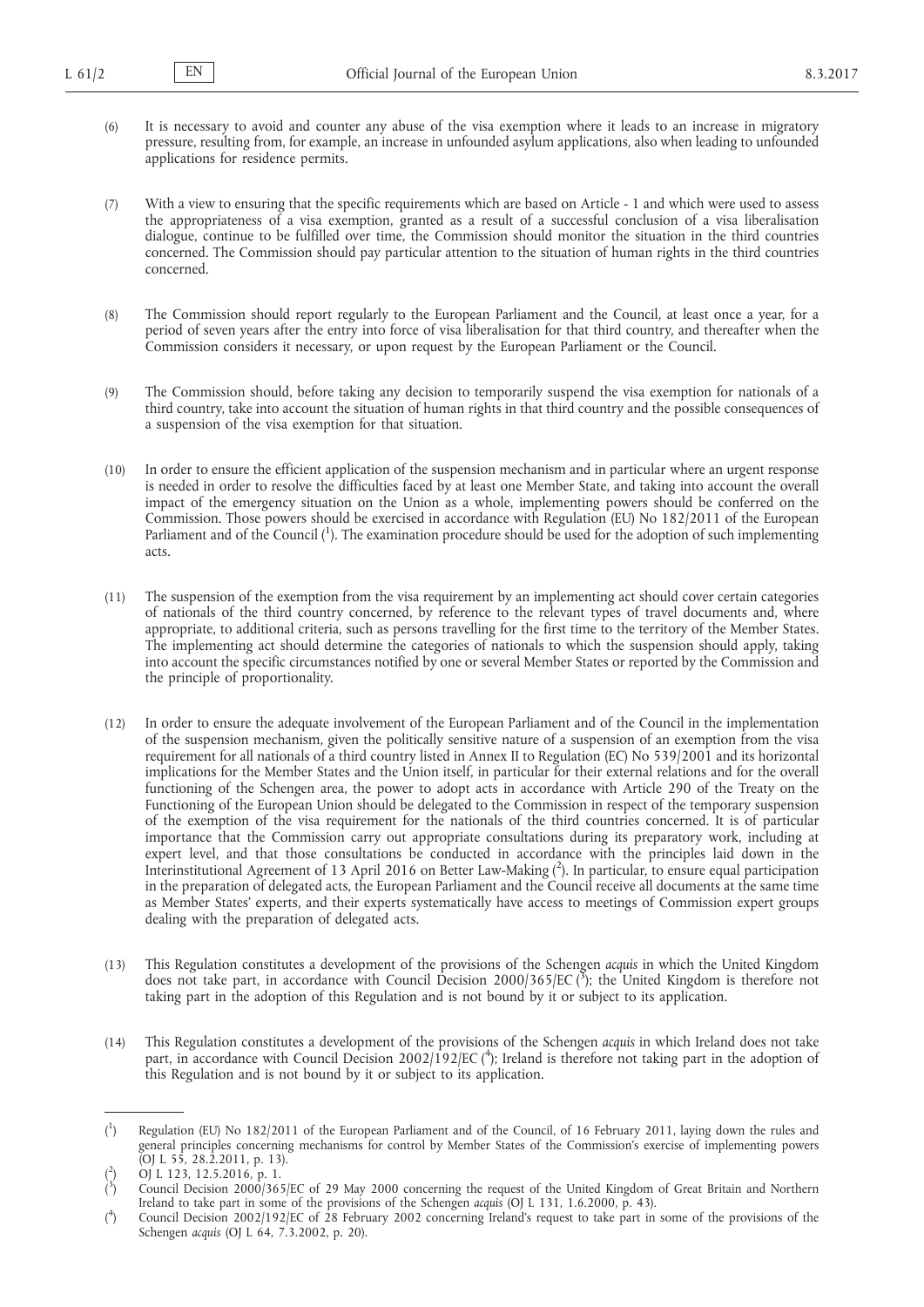- (15) As regards Iceland and Norway, this Regulation constitutes a development of the provisions of the Schengen *acquis*  within the meaning of the Agreement concluded by the Council of the European Union and the Republic of Iceland and the Kingdom of Norway concerning the latters' association with the implementation, application and development of the Schengen *acquis* ( 1 ) which fall within the area referred to in Article 1, point B, of Council Decision 1999/437/EC  $(^2)$ .
- (16) As regards Switzerland, this Regulation constitutes a development of the provisions of the Schengen *acquis* within the meaning of the Agreement between the European Union, the European Community and the Swiss Confederation on the Swiss Confederation's association with the implementation, application and development of the Schengen *acquis* ( 3 ) which fall within the area referred to in Article 1, point B, of Decision 1999/437/EC, read in conjunction with Article 3 of Council Decision 2008/146/EC (4).
- (17) As regards Liechtenstein, this Regulation constitutes a development of the provisions of the Schengen *acquis* within the meaning of the Protocol between the European Union, the European Community, the Swiss Confederation and the Principality of Liechtenstein on the accession of the Principality of Liechtenstein to the Agreement between the European Union, the European Community and the Swiss Confederation on the Swiss Confederation's association with the implementation, application and development of the Schengen *acquis* ( 5 ) which fall within the area referred to in Article 1, point B, of Decision 1999/437/EC read in conjunction with Article 3 of Council Decision 2011/350/ EU  $(6)$ ,

HAVE ADOPTED THIS REGULATION:

*Article 1*

Regulation (EC) No 539/2001 is amended as follows:

(1) Article 1a is replaced by the following:

#### *'Article 1a*

1. By way of derogation from Article 1(2), the exemption from the visa requirement for nationals of a third country listed in Annex II shall be temporarily suspended, based on relevant and objective data, in accordance with this Article.

2. A Member State may notify the Commission if it is confronted, over a two-month period, in comparison with the same period in the previous year or with the last two months prior to the implementation of the exemption from the visa requirement for nationals of a third country listed in Annex II, with one or more of the following circumstances:

- (a) a substantial increase in the number of nationals of that third country refused entry or found to be staying in the Member State's territory without a right thereto;
- (b) a substantial increase in the number of asylum applications from the nationals of that third country for which the recognition rate is low;
- (c) a decrease in cooperation on readmission with that third country, substantiated by adequate data, in particular a substantial increase in the refusal rate of readmission applications submitted by the Member State to that third country for its own nationals or, where a readmission agreement concluded between the Union or that Member State and that third country so provides, for third-country nationals having transited through that third country;

<sup>(</sup> 1 ) OJ L 176, 10.7.1999, p. 36.

<sup>(</sup> 2 ) Council Decision 1999/437/EC of 17 May 1999 on certain arrangements for the application of the Agreement concluded by the Council of the European Union and the Republic of Iceland and the Kingdom of Norway concerning the association of those two States with the implementation, application and development of the Schengen *acquis* (OJ L 176, 10.7.1999, p. 31). 3

<sup>(</sup> ) OJ L 53, 27.2.2008, p. 52.

<sup>(</sup> 4 ) Council Decision 2008/146/EC of 28 January 2008 on the conclusion, on behalf of the European Community, of the Agreement between the European Union, the European Community and the Swiss Confederation on the Swiss Confederation's association with the implementation, application and development of the Schengen *acquis* (OJ L 53, 27.2.2008, p. 1). 5

<sup>(</sup> ) OJ L 160, 18.6.2011, p. 21.

<sup>(</sup> 6 ) Council Decision 2011/350/EU of 7 March 2011 on the conclusion, on behalf of the European Union, of the Protocol between the European Union, the European Community, the Swiss Confederation and the Principality of Liechtenstein on the accession of the Principality of Liechtenstein to the Agreement between the European Union, the European Community and the Swiss Confederation on the Swiss Confederation's association with the implementation, application and development of the Schengen *acquis*, relating to the abolition of checks at internal borders and movement of persons (OJ L 160, 18.6.2011, p. 19).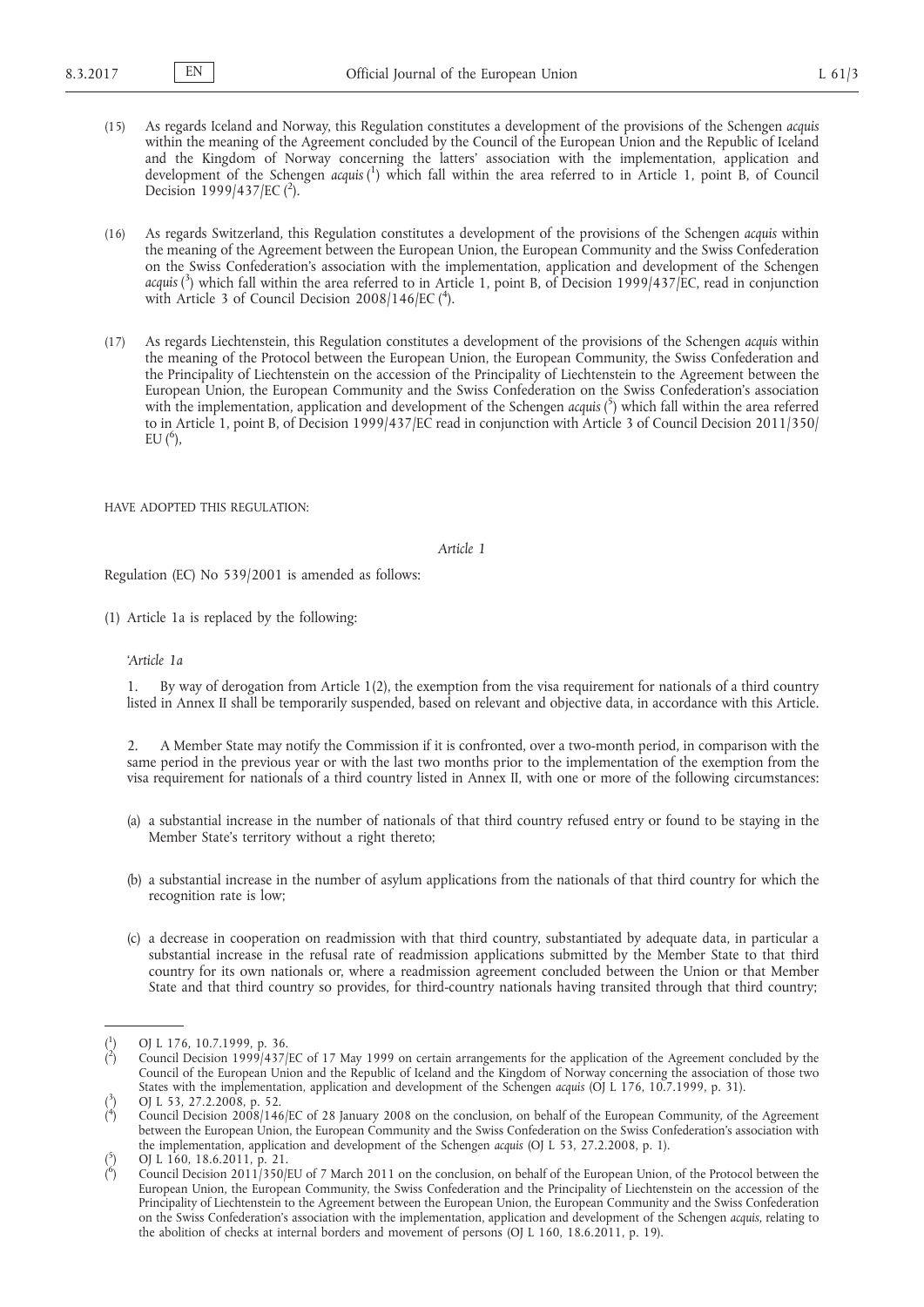(d) an increased risk or imminent threat to the public policy or internal security of Member States, in particular a substantial increase in serious criminal offences, related to nationals of that third country, substantiated by objective, concrete and relevant information and data provided by competent authorities.

The notification referred to in the first subparagraph shall state the reasons on which it is based and shall include relevant data and statistics as well as a detailed explanation of the preliminary measures that the Member State concerned has taken with a view to remedying the situation. The Member State concerned may, in its notification, specify which categories of nationals of the third country concerned are to be covered by an implementing act under point (a) of paragraph 4, indicating the detailed reasons therefor. The Commission shall inform the European Parliament and the Council immediately of such notification.

2a. Where the Commission, taking into account relevant data, reports and statistics, has concrete and reliable information of circumstances referred to in point (a), (b), (c) or (d) of paragraph 2, arising in one or more Member States, or that the third country is not cooperating on readmission, in particular where a readmission agreement has been concluded between that third country and the Union, for instance:

- refusing or failing to process readmission applications in due time,
- failing to issue travel documents in due time for the purposes of return within deadlines specified in the readmission agreement or not accepting European travel documents issued following the lapse of deadlines specified in the readmission agreement, or
- terminating or suspending the readmission agreement,

the Commission shall inform the European Parliament and the Council promptly with its analysis, and the provisions of paragraph 4 shall apply.

2b. The Commission shall monitor the continuous fulfilment of the specific requirements, which are based on Article - 1 and which were used to assess the appropriateness of granting visa liberalisation, by the third countries whose nationals have been exempted from the visa requirement when travelling to the territory of Member States as a result of a successful conclusion of a visa liberalisation dialogue conducted between the Union and that third country.

In addition, the Commission shall report regularly to the European Parliament and to the Council, at least once a year, for a period of seven years after the date of entry into force of visa liberalisation for that third country, and thereafter when the Commission considers it to be necessary, or upon request by the European Parliament or the Council. The report shall focus on third countries for which the Commission considers that, based on concrete and reliable information, certain requirements are no longer fulfilled.

Where a report of the Commission shows that one or more of the specific requirements is no longer fulfilled in relation to a particular third country, paragraph 4 shall apply.

- 3. The Commission shall examine any notification made pursuant to paragraph 2, taking into account:
- (a) whether any of the situations described in paragraph 2 are present;
- (b) the number of Member States affected by any of the situations described in paragraph 2;
- (c) the overall impact of the circumstances referred to in paragraph 2 on the migratory situation in the Union as it appears from the data provided by the Member States or available to the Commission;
- (d) the reports prepared by the European Border and Coast Guard, the European Asylum Support Office or the European Police Office (Europol) or any other institution, body, office or agency of the Union or international organisation competent in matters covered by this Regulation, if circumstances so require in the specific case;
- (e) the indications the Member State concerned may have given in its notification in relation to possible measures under point (a) of paragraph 4;
- (f) the overall question of public policy and internal security, in consultations with the Member State concerned.

The Commission shall inform the European Parliament and the Council of the results of its examination.

4. Where, on the basis of the analysis referred to in paragraph 2a, the report referred to in paragraph 2b, or the examination referred to in paragraph 3, and taking into account the consequences of a suspension of the exemption from the visa requirement for the external relations of the Union and its Member States with the third country concerned, while working in close cooperation with that third country to find alternative long-term solutions, the Commission decides that action is needed, or where a simple majority of Member States have notified the Commission of the existence of circumstances referred to in point (a), (b), (c) or (d) of paragraph 2, the following provisions shall apply: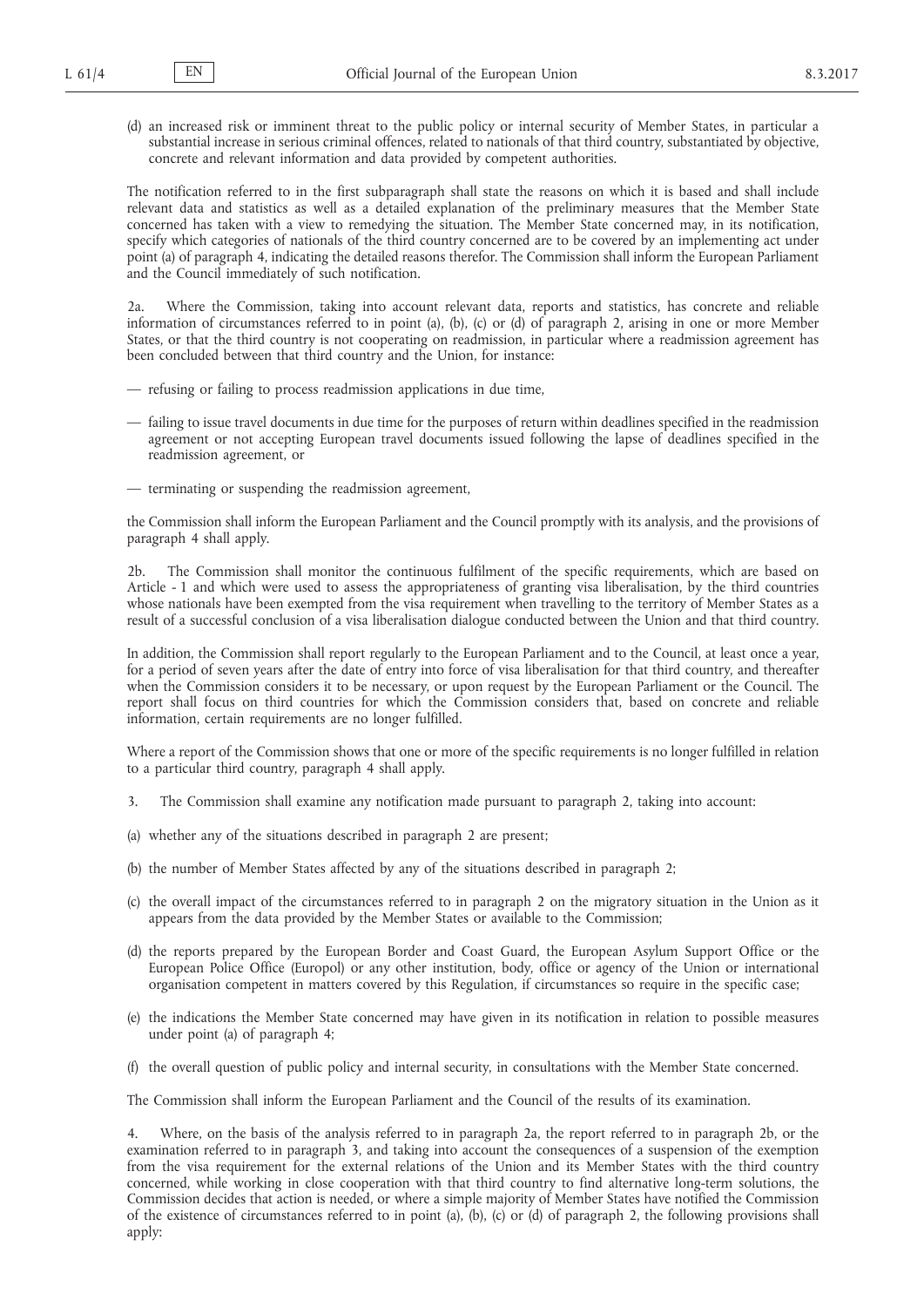- (a) The Commission shall adopt an implementing act temporarily suspending the exemption from the visa requirement for nationals of the third country concerned for a period of nine months. The suspension shall apply to certain categories of nationals of the third country concerned, by reference to the relevant types of travel documents and, where appropriate, to additional criteria. When determining to which categories the suspension applies, the Commission shall, based on the information available, include categories that are sufficiently large in order to efficiently contribute to addressing the circumstances referred to in paragraphs 2, 2a and 2b in each specific case, while respecting the principle of proportionality. The Commission shall adopt the implementing act within one month of:
	- (i) receiving the notification referred to in paragraph 2;
	- (ii) being made aware of the information referred to in paragraph 2a;
	- (iii) presenting the report referred to in paragraph 2b; or
	- (iv) receiving the notification from a simple majority of Member States of the existence of circumstances referred to in point (a), (b), (c) or (d) of paragraph 2.

That implementing act shall be adopted in accordance with the examination procedure referred to in Article 4a(2). It shall determine the date on which the suspension of the exemption from the visa requirement is to take effect.

During the period of suspension, the Commission shall establish an enhanced dialogue with the third country concerned with a view to remedying the circumstances in question.

(b) Where the circumstances referred to in paragraphs 2, 2a and 2b persist, the Commission shall adopt, at the latest two months before the expiry of the nine-month period referred to in point (a) of this paragraph, a delegated act in accordance with Article 4b, temporarily suspending the application of Annex II for a period of 18 months for all nationals of the third country concerned. The delegated act shall take effect from the date of expiry of the implementing act referred to in point (a) of this paragraph and shall amend Annex II accordingly. That amendment shall be made by inserting a footnote next to the name of the third country in question, indicating that the exemption from the visa requirement is suspended with regard to that third country and specifying the period of that suspension.

Where the Commission has submitted a legislative proposal pursuant to paragraph 5, the period of suspension provided for in the delegated act shall be extended by six months. The footnote shall be amended accordingly.

Without prejudice to the application of Article 4, during the period of suspension, the nationals of the third country concerned shall be required to be in possession of a visa when crossing the external borders of the Member States.

A Member State which, in accordance with Article 4, provides for new exemptions from the visa requirement for a category of nationals of the third country covered by the act suspending the exemption from the visa requirement shall communicate those measures in accordance with Article 5.

5. Before the end of the period of validity of the delegated act adopted pursuant to point (b) of paragraph 4, the Commission shall submit a report to the European Parliament and to the Council. The report may be accompanied by a legislative proposal for amending this Regulation in order to transfer the reference to the third country concerned from Annex II to Annex I.

6. Where the Commission has submitted a legislative proposal pursuant to paragraph 5, it may extend the validity of the implementing act adopted pursuant to paragraph 4 by a period not exceeding 12 months. The decision to extend the validity of the implementing act shall be adopted in accordance with the examination procedure referred to in Article 4a(2).';

(2) Article 1b is replaced by the following:

*'Article 1b*

By 10 January 2018, the Commission shall submit a report to the European Parliament and to the Council assessing the effectiveness of the reciprocity mechanism provided for in Article  $1(4)$  and shall, if necessary, submit a legislative proposal for amending this Regulation. The European Parliament and the Council shall act on such a proposal by the ordinary legislative procedure.';

(3) the following Article is inserted:

*'Article 1c*

By 29 March 2021, the Commission shall submit a report to the European Parliament and to the Council assessing the effectiveness of the suspension mechanism provided for in Article 1a and shall, if necessary, submit a legislative proposal for amending this Regulation. The European Parliament and the Council shall act on such a proposal by the ordinary legislative procedure.';